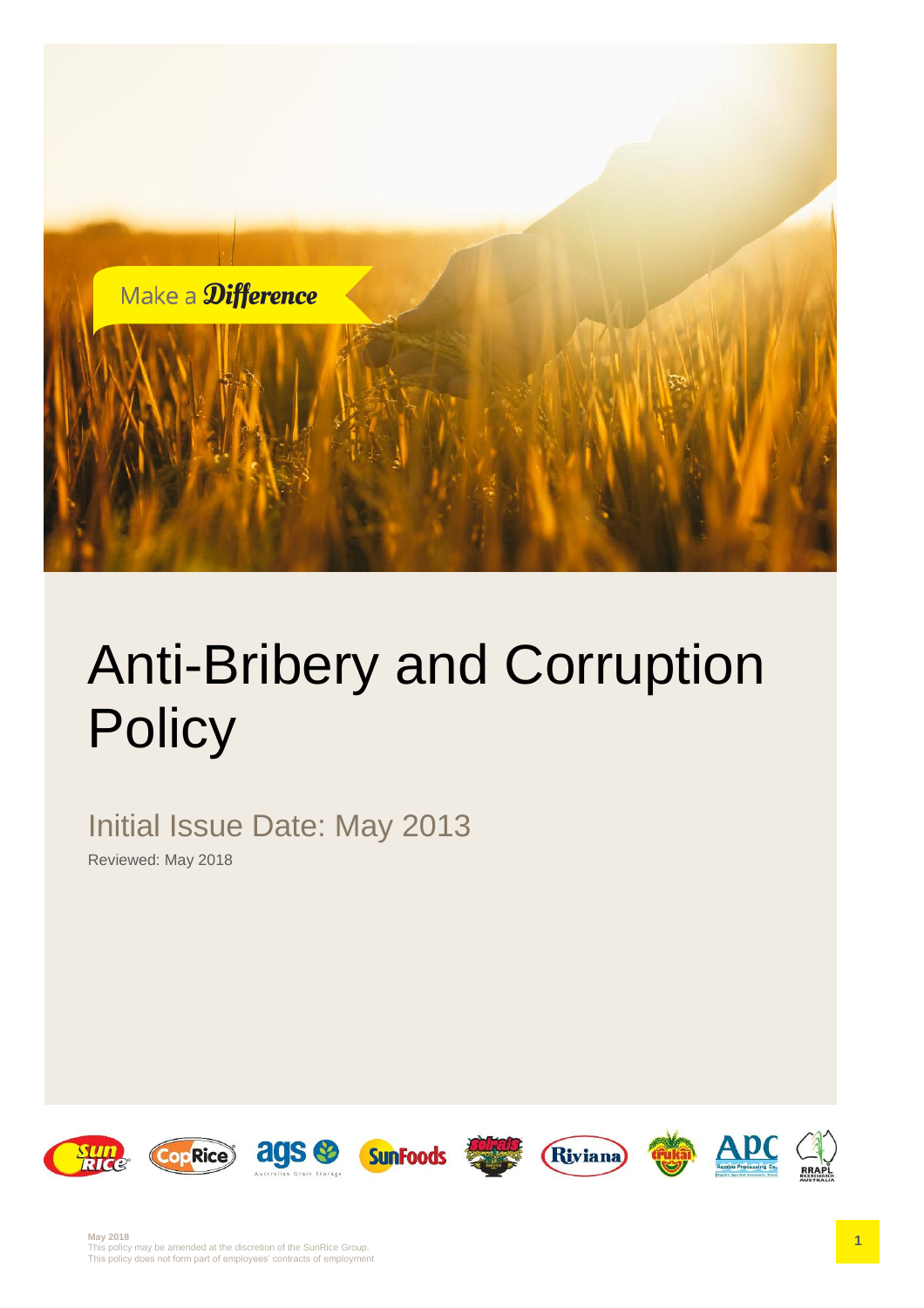

# INTRODUCTION

Through innovation, initiative and operating excellence, Ricegrowers Limited, together with its associated entities and complementary businesses (collectively, the "**SunRice Group**", "**we**", "**our**" or "**us**"), develops great tasting and nutritious foods that excite and satisfy consumers all over the world.

# POLICY STATEMENT

An integral part of our business culture is to behave in a responsible, honest and ethical way when dealing with all of our stakeholders (customers, suppliers, employees, consumers and the community). We are committed to acting in accordance with anti-bribery and corruption laws and regulations in all our global locations. We do this not just because it is the law but because it is the right thing to do.

The SunRice Group will not tolerate any acts, attempted acts, or involvement with any form of bribery or corruption. The zero tolerance approach extends to the conduct of all external parties who perform services for and on behalf of the SunRice Group.

# **PURPOSE**

Apart from it being against our SunRice Group values, a failure to meet Anti-Bribery and Corruption standards can result in reputational damage, penalties and fines, court action, personal liability (including jail terms), loss of business and other disabling consequences.

The purpose of this Anti-Bribery and Corruption Policy (ABC Policy) is to:

- ensure that you are aware of and understand the SunRice Group's Anti-Bribery and Corruption values and commitment; and
- provide you with practical guidance on how to meet those commitments.

# **SCOPE**

The ABC Policies apply to all:

- companies in the SunRice Group;
- joint venture and other business partners of the SunRice Group; and
- directors, officers, employees and contractors of the SunRice Group.

The ABC Policies apply regardless of whether you are working for a member of the SunRice Group in Australia or overseas. The SunRice Group expects all external parties with whom the SunRice Group does business to act ethically and in accordance with this ABC Policy.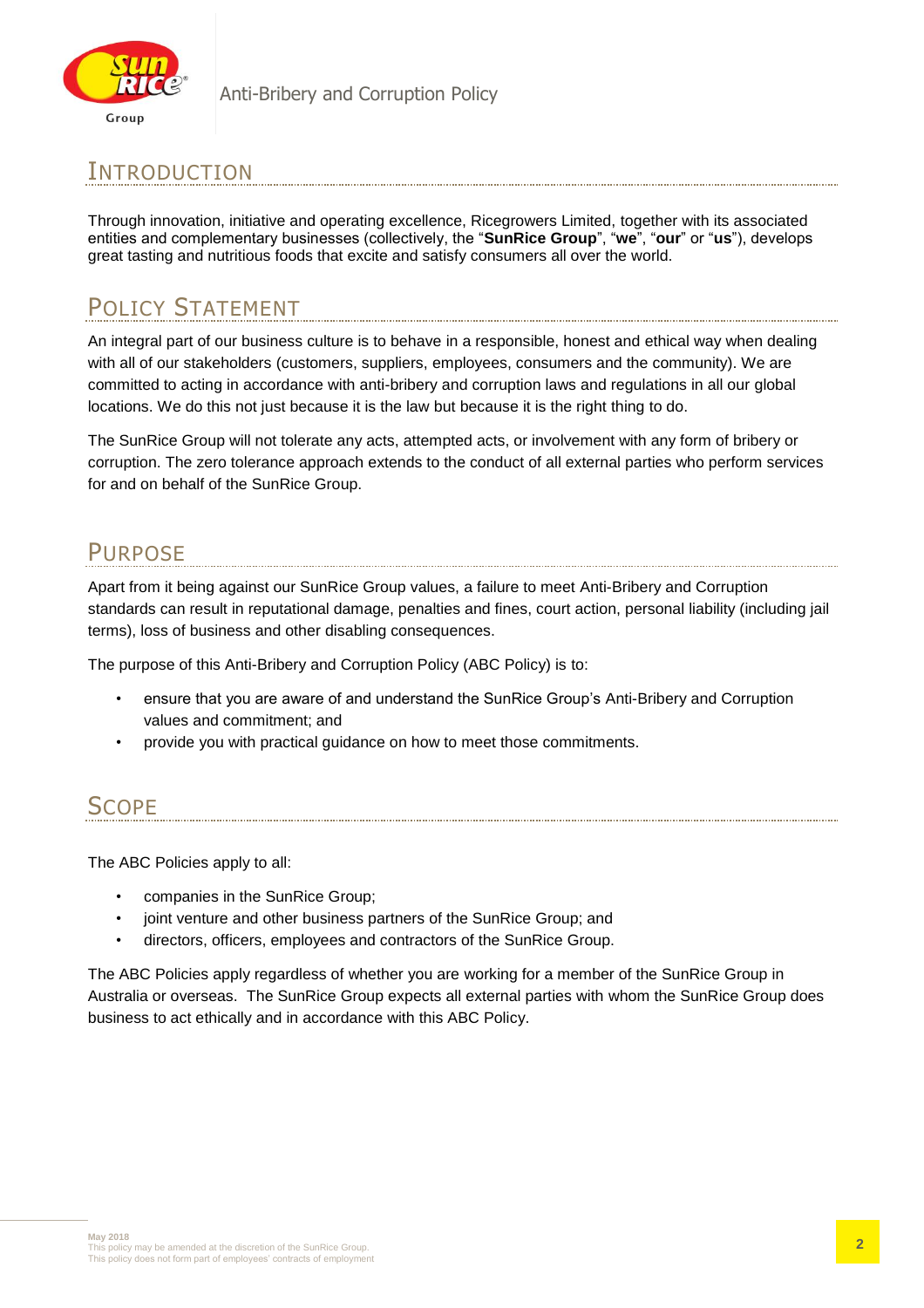

This Anti-Bribery and Corruption Policy should be read in conjunction with the following SunRice Group subpolicies (ABC Policies).



# POLICY

## WHAT IS BRIBERY?

Bribery is the act of offering, promising, giving, requesting or accepting a benefit with the intention of influencing a person to do, or not do, something which would provide you or the SunRice Group with a business advantage that is not legitimately due. It doesn't matter if the bribe is offered or paid directly or through an intermediary. For example, an offence may still be committed if an agent is used to offer or receive the bribe or if a bribe is offered to an associate, or family member, of a person who is sought to be influenced.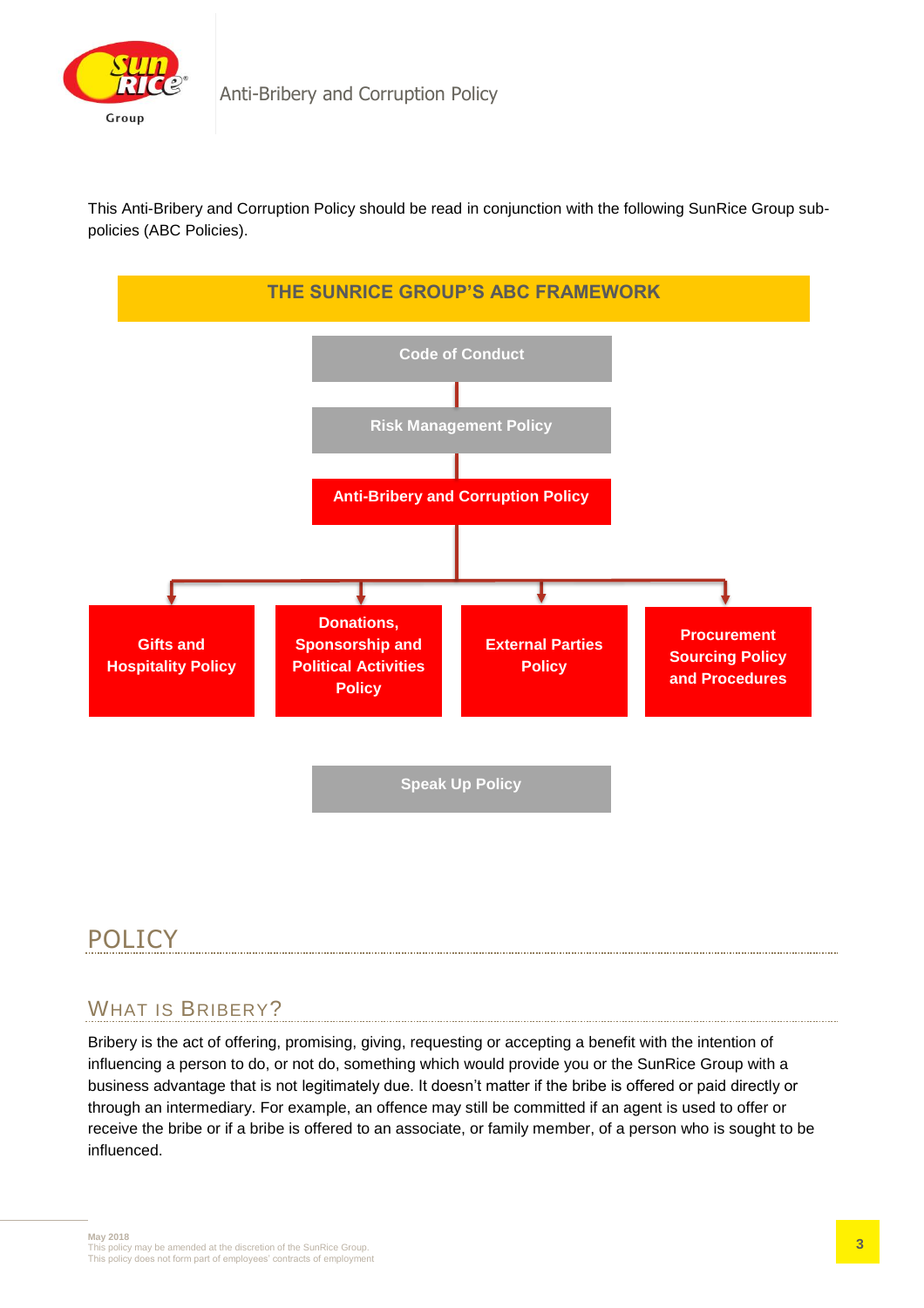

Bribes are anything of value. They can be in the form of money but they may also be non-monetary. Examples include:

- discounts:
- gifts;
- positions of employment or contracts for services;
- use of materials, facilities or equipment;
- entertainment, transportation or lodging;
- lavish corporate hospitality;
- political or charitable contributions;
- loans;
- qift cards:
- favours; and
- secret commissions.

You must NOT offer, promise, pay, request, or accept a bribe of any kind, in any form, either directly or indirectly.

A list of RED FLAGS indicative of bribery and corruption are set out in Annexure A.

### **FACILITATION PAYMENTS**

The SunRice Group does **NOT** allow facilitation payments in any jurisdiction. A facilitation payment is a small payment made to secure or expedite the performance of a routine action to which the payer already has a legal or other entitlement. An example of a request for a facilitation payment is a public official who asks for a US\$20 payment to speed up the process of obtaining a licence for the SunRice Group. This kind of small bribe, usually requested by low level officials to secure or expedite the performance of a routine action, is also referred to as a 'grease' payment.

You are prohibited from making facilitation payments no matter what jurisdiction you are operating in. If you are asked to make a facilitation payment, you must refuse and promptly report the incident to the SunRice Group's General Counsel at: ABCreporting@sunrice.com.au.

If, however, in refusing to make the payment you think your safety will be compromised, you should make the payment. As soon as it is safe to do so, you must report the incident to the General Counsel.

#### **How to say no**

Where your safety is **NOT** a concern, if you are asked to provide a facilitation payment or bribe:

- question the legitimacy of the request and explain that you don't believe you are required to make the payment;
- explain the SunRice Group's zero tolerance approach toward bribery and corruption in any form, your obligation to report the request to the SunRice Group, and that the request may be in breach of both local and international laws;
- you may also like to explain that the SunRice Group does not provide cash to its employees and that it requires an invoice for all legitimate charges which are then paid electronically;
- you should **NOT** pay a bribe or facilitation payment from your own money;
- you could request a receipt or other official documentation if the payment is legitimate and/or ask to speak to the person's supervisor (this should assist in dissuading any illegitimate requests);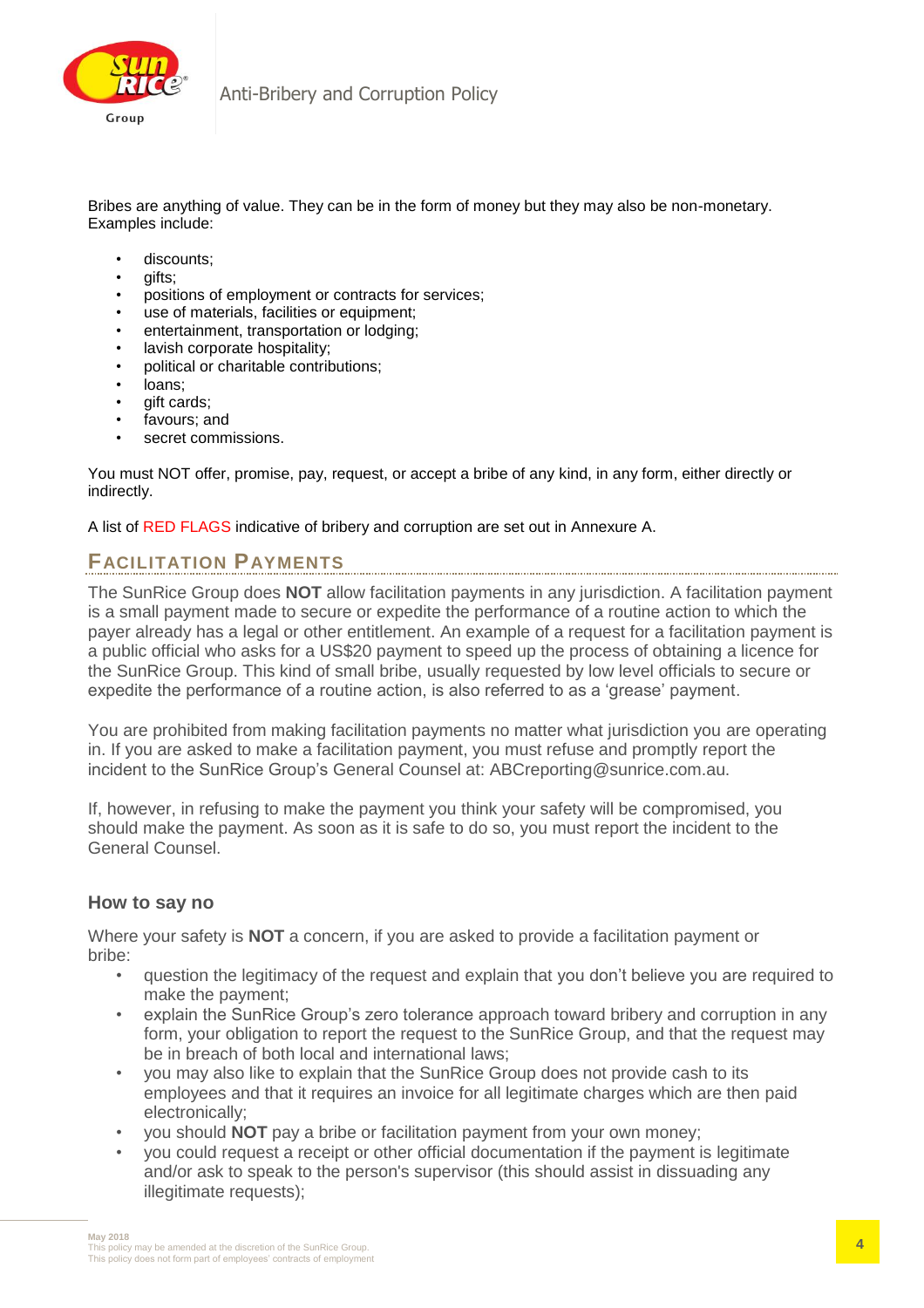

• always be polite, understanding and respectful. Be patient, as the official requesting the payment may become anxious as time passes and less likely to insist on the payment.

### YOUR ROLE AND RESPONSIBILITIES

We all have an important role to play in ensuring a zero tolerance approach to bribery and corruption. The SunRice Group's General Counsel has overall responsibility for the administration of the ABC Policies.

Management across the SunRice Group has ultimate responsibility for ensuring that the ABC Policies are effectively communicated to employees and that adequate systems and controls are designed and are operating effectively:

- Annexure B outlines the SunRice Group's anti-bribery and corruption monitoring, review and reporting channels; and
- Annexure C outlines the SunRice Group's ABC training programme.

Additional specific training may be required for individuals performing roles that involve high-risk activities. Each manager must ensure that their direct reports complete the required training. Compliance with the ABC Policies will be audited from time to time.

#### **What are your responsibilities?**

You are responsible for your own individual compliance with the ABC Policies.

#### **You must:**

- know and understand your obligations under the ABC Policies;
- complete the required anti-bribery and corruption training;
- make all necessary or desirable reports in accordance with the ABC Policies (for example, report any gifts that you receive in accordance with the Gifts and Hospitality Policy);
- not ever feel pressured to violate any law, policy or ethical standard;
- behave in a professional and ethical manner at all times; and
- take personal responsibility for reporting all concerns and potential violations, incidents or breaches in accordance with the Speak Up Policy.

If you have any questions about your compliance responsibilities, please contact the SunRice Group's General Counsel.

## RECORD KEEPING AND DOCUMENTATION

It is an offence under Australian Law and other international laws to falsify accounting documents. This includes falsification of accounts and financial records such as receipts and invoices.

You must ensure that your record keeping and documentation is accurate and complete. No accounts may be kept "off-book" and no improper payments can be disguised or concealed as legitimate payments.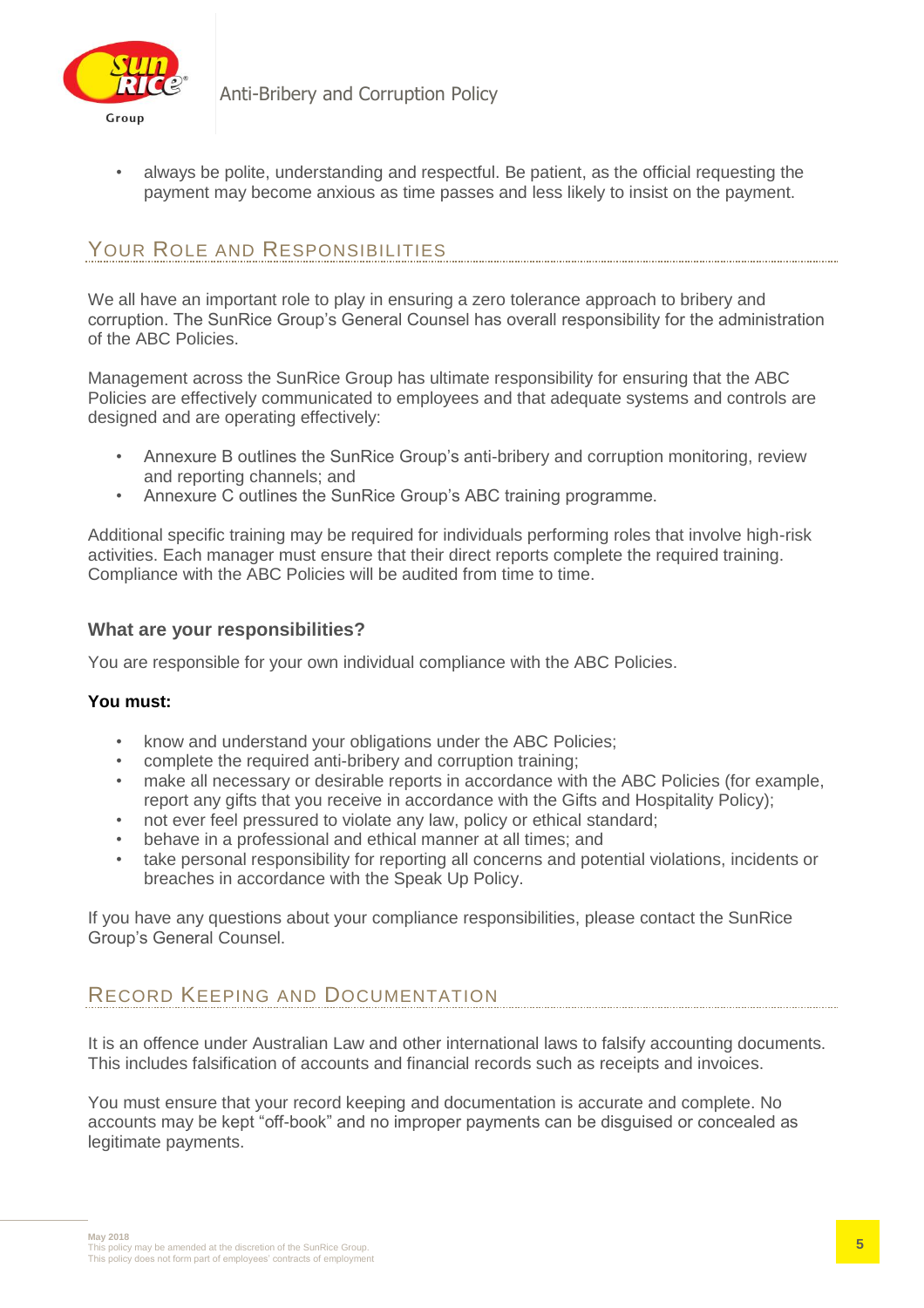

Anti-Bribery and Corruption Policy

### WHAT ARE THE CONSEQUENCES OF NON-COMPLIANCE?

There are serious consequences for non-compliance with the ABC Policies which may include:

- disciplinary action, up to and including termination of your employment; and/or
- personal liability under the laws of one or more jurisdictions that may result in criminal prosecutions, imprisonment and/or fines.

If the SunRice Group finds out that an external party with whom it does business has not complied with the ABC Policy, it may terminate its business relationship and/or report the non-compliance to external regulators.

In addition to the ABC Policies, additional resources are available for employees operating in high risk jurisdictions. See for example, the "Tips for High Risk Situations" at Appendix D.

Please contact the SunRice Group's Legal Team to discuss other resources and support.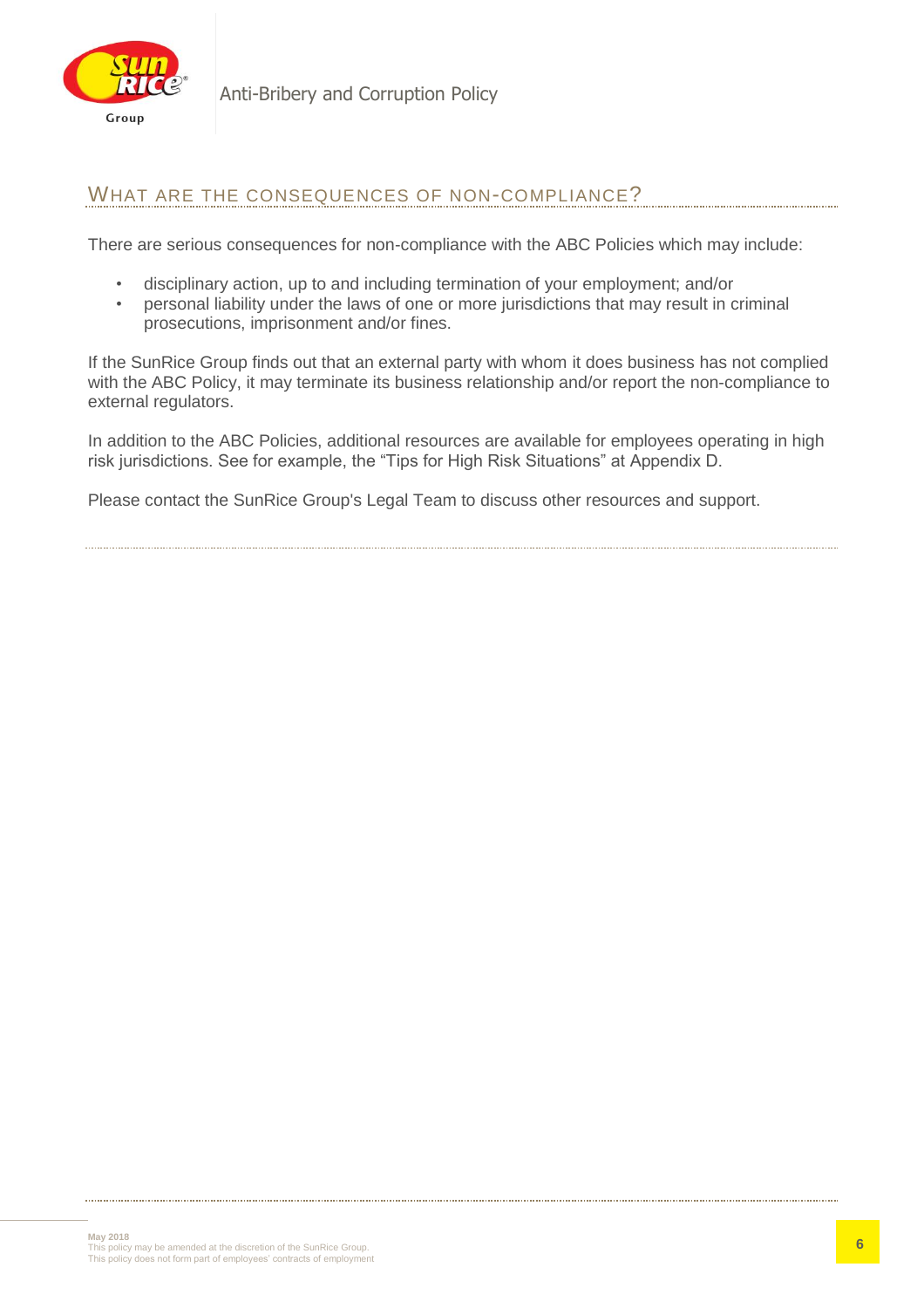

# ANNEXURE A – RED FLAGS

Bribes come in many different forms. These **RED FLAGS**, included for your guidance, can be indicative of bribery.

- You learn that an external party engages in, or has been accused of engaging in, improper business practices.
- You learn that an external party has a reputation for paying bribes, or requiring that bribes are paid to them.
- An external party insists on receiving a commission or fee payment before committing to sign a contract with the SunRice Group, or carrying out a government process for the SunRice Group.
- An external party requests payment in cash and/or refuses to sign a formal commission or fee agreement, or to provide an invoice or receipt for payment made.
- An external party requests that a payment be made in a country, or geographic location, different from where the external party resides or conducts business.
- An external party requests an unexpected additional fee or commission to "facilitate" a service.
- An external party demands lavish entertainment or gifts before commencing or continuing contractual negotiations, or the provision of services.
- You learn that a colleague has been taking out a particular supplier, or potential supplier, for very expensive and/or frequent meals.
- An external party requests that a payment is made to "overlook" potential legal violations.
- An external party requests that the SunRice Group provide employment, or some other advantage, to a friend or relative.
- You receive an invoice from an external party that appears to be non-standard or customised.
- An external party insists on the use of side letters or refuses to put terms agreed in writing.
- You notice that the SunRice Group has been invoiced for a commission or fee payment that appears large given the service provided.
- An external party requests or requires the use of an agent, intermediary, consultant, distributor or supplier that is not typically used by or known to the SunRice Group.
- You are offered an unusually generous gift or offered lavish hospitality by an external party.
- You learn that an external party used to be a government or public official, or is a family member of a politically exposed person.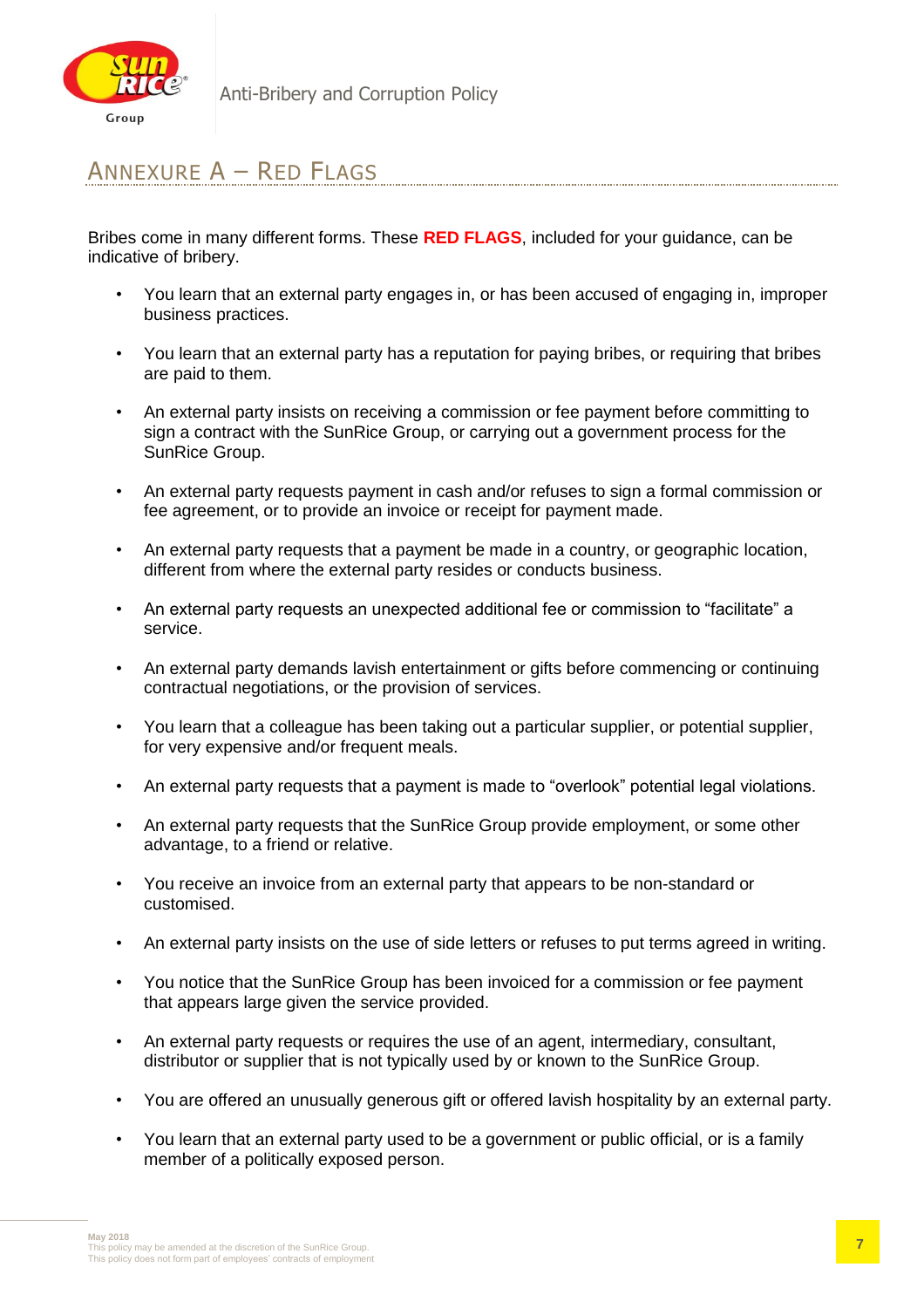

# ANNEXURE B – THE SUNRICE GROUP'S MONITORING, REVIEW AND REPORTING CHANNELS

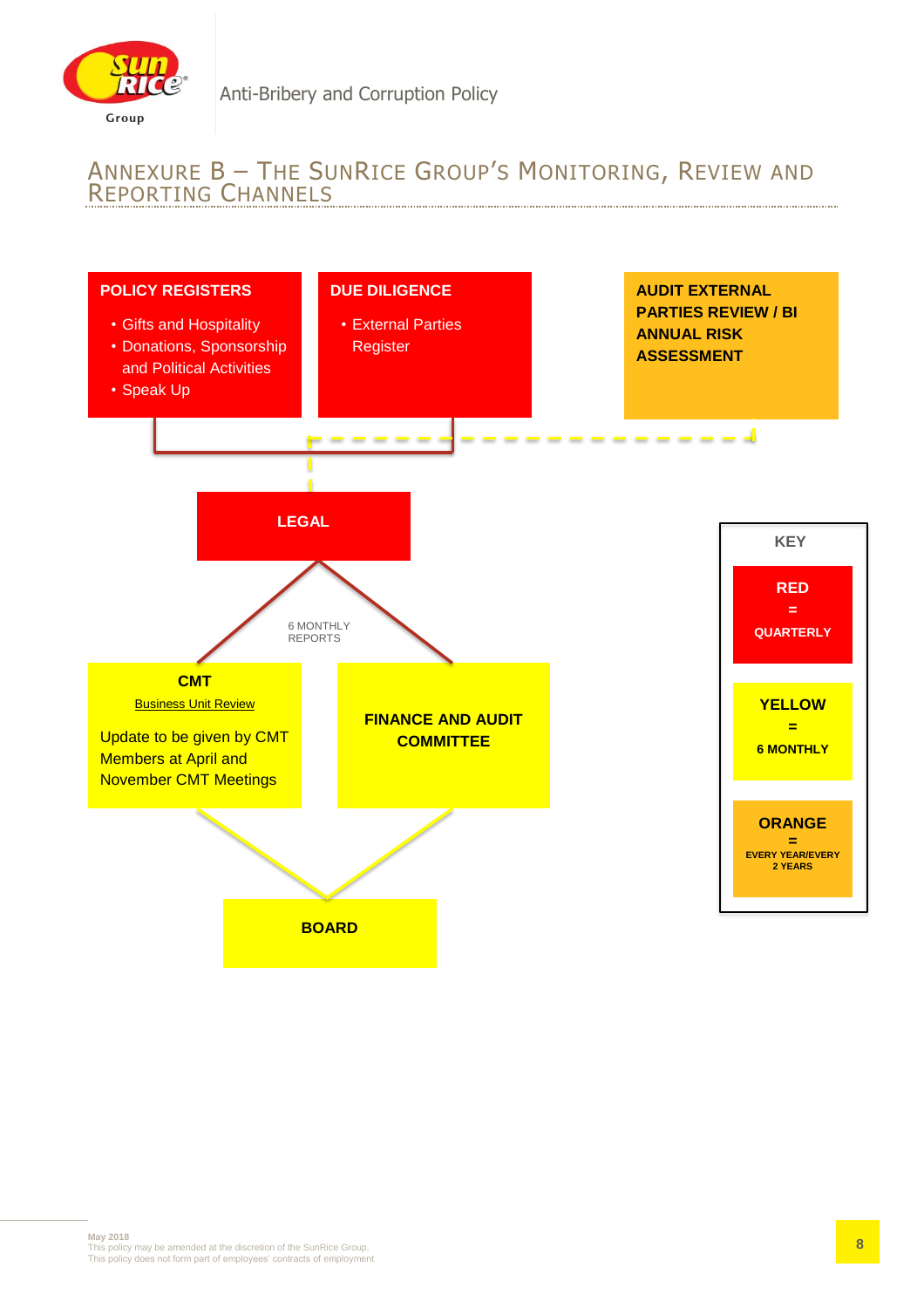

# ANNEXURE C – THE SUNRICE GROUP'S ABC TRAINING PROGRAMME

| <b>Low Risk Roles</b>                                                                                              | <b>Medium Risk Roles</b>                                                                                                                                                                                                                                                                                                                                                                                                                                             | <b>High Risk Roles</b>                                                                                                                                                                                                                                                                                                                                                                                                                                                                                                                                                                                                                                                                                                                                                                                                                                                                                                                                                 |
|--------------------------------------------------------------------------------------------------------------------|----------------------------------------------------------------------------------------------------------------------------------------------------------------------------------------------------------------------------------------------------------------------------------------------------------------------------------------------------------------------------------------------------------------------------------------------------------------------|------------------------------------------------------------------------------------------------------------------------------------------------------------------------------------------------------------------------------------------------------------------------------------------------------------------------------------------------------------------------------------------------------------------------------------------------------------------------------------------------------------------------------------------------------------------------------------------------------------------------------------------------------------------------------------------------------------------------------------------------------------------------------------------------------------------------------------------------------------------------------------------------------------------------------------------------------------------------|
| Employees who do not<br>have any work related<br>interactions which come<br>within the classification<br>criteria. | Employees who:<br>• negotiate contracts with 3rd<br>parties less than U\$50,000;<br>· manage ongoing<br>relationships with 3rd parties<br>with a contract value of less<br>than AU\$50,000;<br>• have dealings with a country<br>with a Corruptions<br>Perceptions Index 2015 risk<br>perception rating of 41-100<br>(Medium Risk);<br>• have a CAPEX approval<br>limit less than AU\$50,000;<br>or<br>• have a general procurement<br>limit of less than U\$50,000. | Employees who:<br>• interact with foreign public<br>officials;<br>• negotiate contracts with 3rd<br>parties above AU\$50,000;<br>· manage ongoing<br>relationships with 3rd parties<br>with a contract value of<br>more than AU\$50,000;<br>• approve transactions and<br>payments with potentially<br>inherently high bribery and<br>corruption risk such as<br>agency payments, political<br>contributions and charitable<br>donations:<br>• have dealings involving a<br>• country(ies) with a<br><b>Corruptions Perceptions</b><br>Index 2015 risk perception<br>rating of 0-40;<br>• conduct capital procurement<br>or tendering procedures;<br>• have sales and marketing<br>responsibilities;<br>• are involved in interactions<br>with domestic public officials<br>(e.g. lobbying, licensing,<br>regulatory inspections);<br>• Have a CAPEX approval<br>limit of more than<br>AU\$50,000; or<br>• have a general procurement<br>limit of more than U\$50,000. |
| Online training on<br>induction only                                                                               | Online training every two<br>years.                                                                                                                                                                                                                                                                                                                                                                                                                                  | Alternate online and face to<br>face training each year                                                                                                                                                                                                                                                                                                                                                                                                                                                                                                                                                                                                                                                                                                                                                                                                                                                                                                                |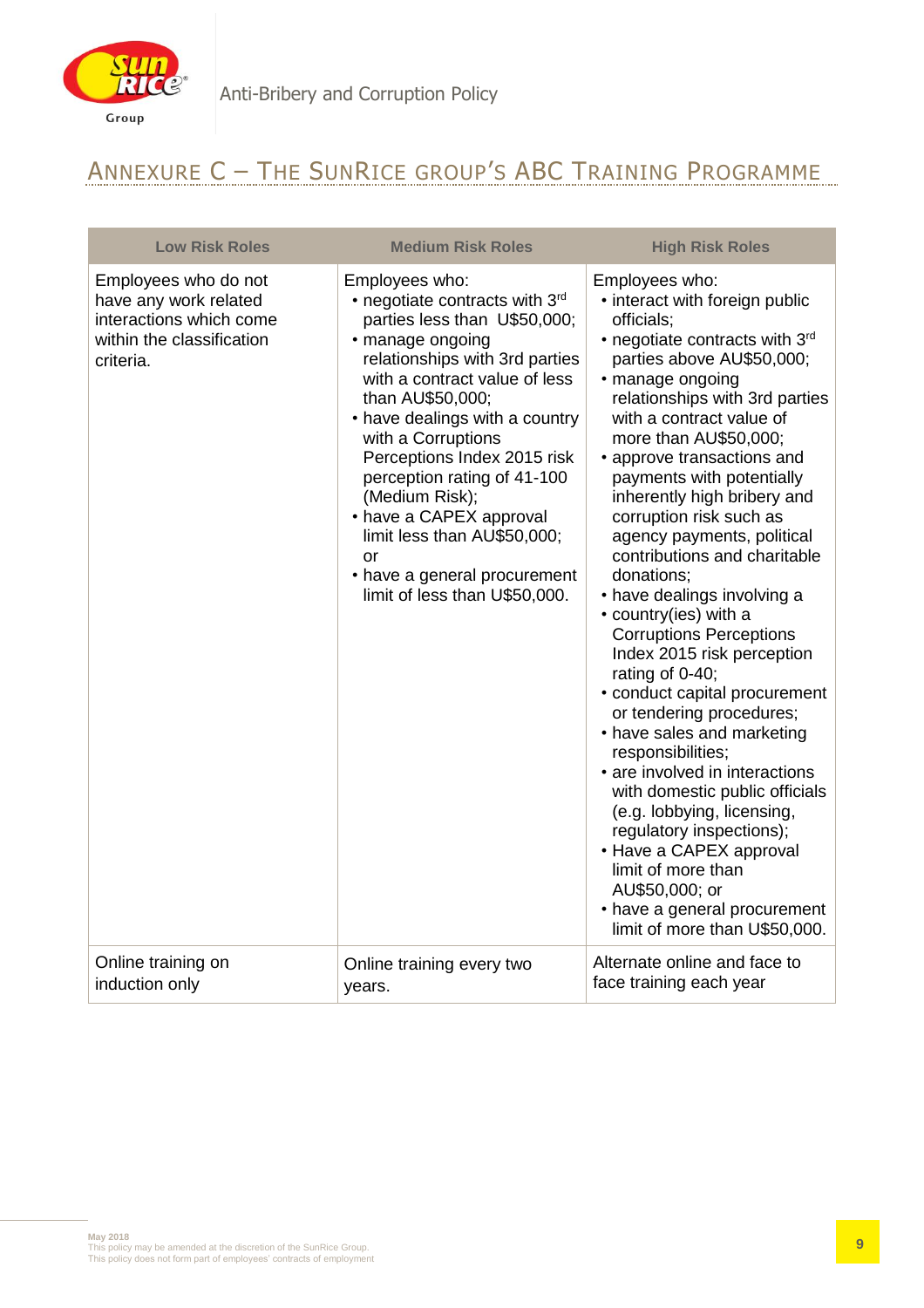

# ANNEXURE D – TIPS FOR HIGH RISK SITUATIONS

### **How to identify a high-risk situation**

The SunRice Group has operations in many jurisdictions, some of which pose a higher risk of bribery and corruption than others. When doing business in some of these jurisdictions, nearly every encounter you have with third parties (in either the public or private sector) can pose a risk. Such encounters can include:

- liaising with government officials regarding a licence or other approval (such as passing a regulatory inspection);
- negotiating a deal in the private sector; or
- making a decision, e.g. selecting a candidate or site, on the basis of a local recommendation.

Keep in mind that it may be expected that a deal or application will be sweetened or accompanied by a facilitation payment. This is particularly relevant in jurisdictions where locals receive a relatively low income and their salary is traditionally supplemented by such payments.

#### **What you need to do**

It is important that you undertake your own due diligence on a jurisdiction generally, as well as on the specific people and organisations you will be interacting with. This includes understanding local laws and customs. This will allow you to differentiate between properly payable fees and disguised requests for bribes or facilitation payments.

#### **Know who you are doing business with**

Make sure you have reviewed and are familiar with the SunRice Group's External Parties Policy and that any due diligence required by the Policy has been completed.

You should know:

- who you are meeting with?
- who do they represent, and what is their position?
- what do they do, what does their department /company do?
- why you are meeting with them / what is their purpose in the business transaction?
- do they have any close connections (e.g. political connections) that may present a red flag?
- what is their / their department or company's reputation? Is there any local knowledge that might present **RED FLAGS**?
- will they engage others to assist in the process? If so, you need to find out the same thing about these other parties.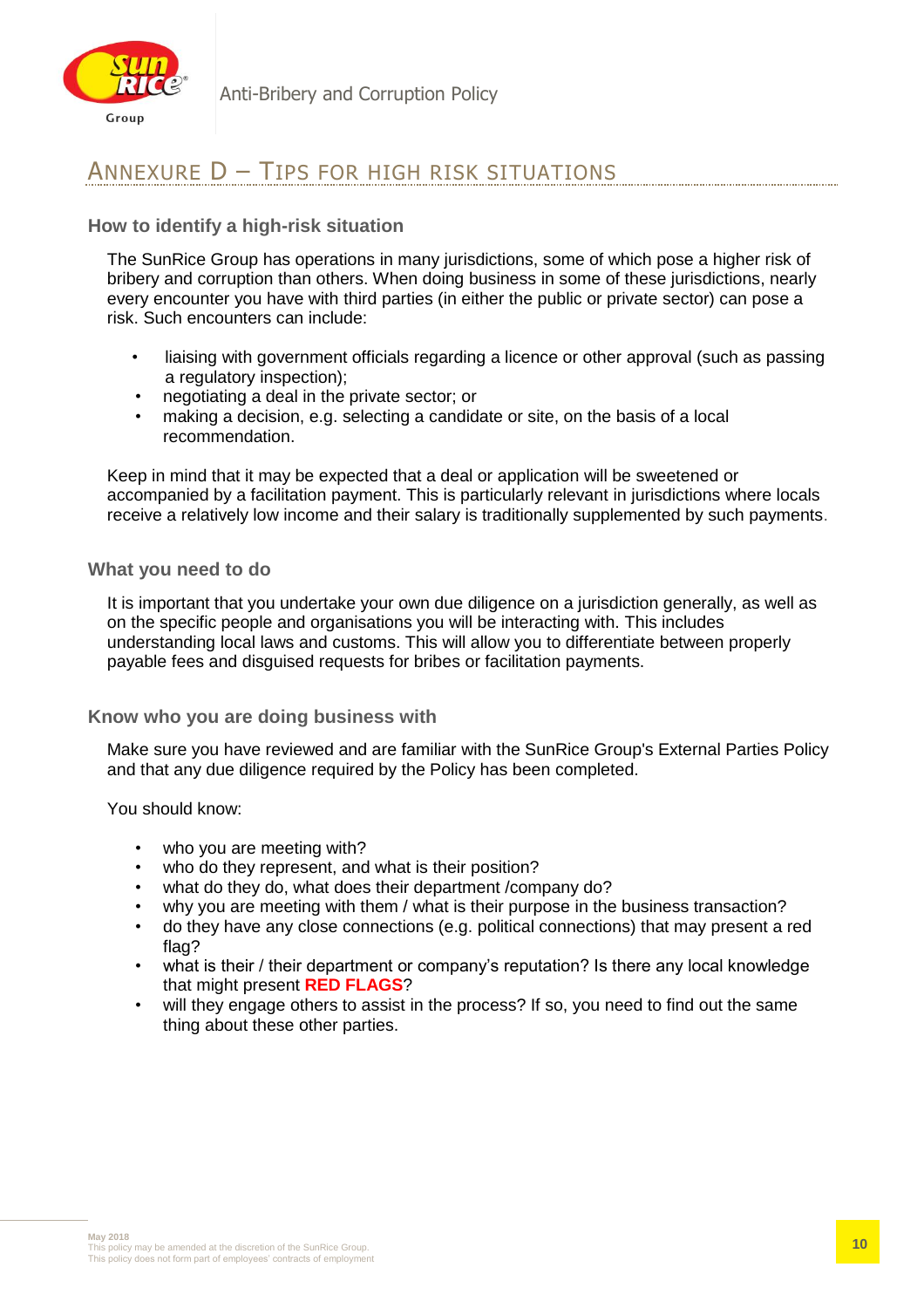

#### **Meetings**

#### **Always prepare for meetings by considering the check boxes below.**

Please contact a member of the SunRice Group's Legal Team if you have any questions or would like to discuss any matters that may arise during the course of your meeting preparation.

It is particularly important to speak with a member of the SunRice Group's Legal Team if you identify **RED FLAGS** and / or have concerns about a meeting you need to attend.

The Legal Team will be able to talk through your concerns so that you can formulate a planned approach to the meeting.

You are strongly encouraged to take another SunRice Group employee to any such meetings.

If during the course of the meeting, **RED FLAGS** are identified you must call a member of the SunRice Group's Legal Team to discuss your concerns promptly following the meeting.

| Question                                                                                                                                           | <b>Yes/No</b> |
|----------------------------------------------------------------------------------------------------------------------------------------------------|---------------|
| Do you understand what a bribe is?                                                                                                                 |               |
| Do you understand what a facilitation payment is?                                                                                                  |               |
| Do you know who you are meeting with?                                                                                                              |               |
| Are they in a high risk area (e.g. Police)?                                                                                                        |               |
| Have you met with them in the past?                                                                                                                |               |
| Do you know what they do?                                                                                                                          |               |
| Do you have any concerns about their reputation?                                                                                                   |               |
| Do you have any concerns about their business partners or close connections?                                                                       |               |
| Do you know what the purpose of the meeting is?                                                                                                    |               |
| If your meeting is in the context of obtaining any form of government approval<br>or license, do you understand the process you are going through? |               |
| Are any fees or payments required?                                                                                                                 |               |
| If so, do you know what they are for?                                                                                                              |               |

### **Your Safety is Paramount**

If you are asked to make a payment (or provide something else of value) and you think your safety will be compromised if you refuse**, you should make the payment**. As soon as it is safe to do so, please report the incident to the General Counsel.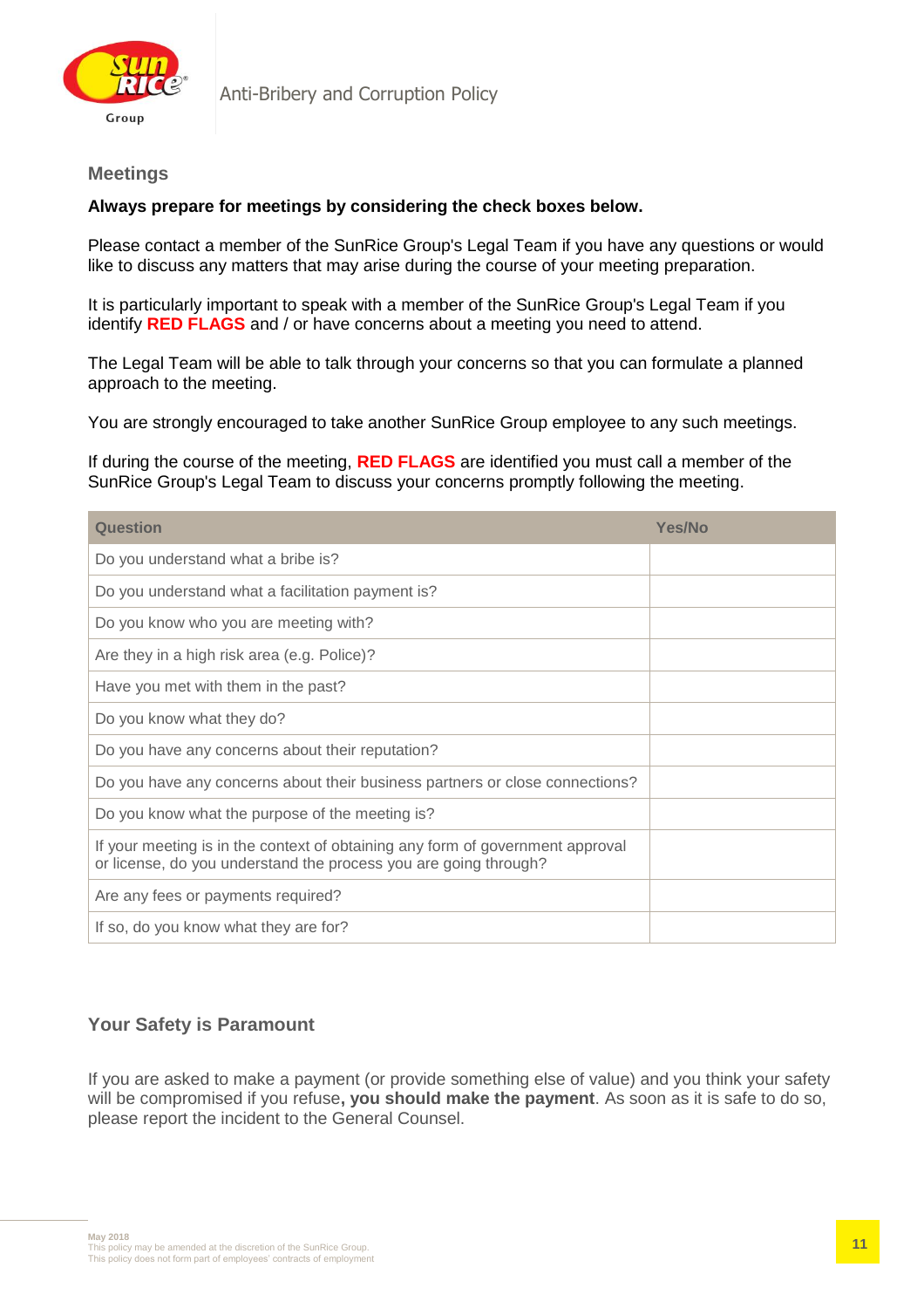

### **How to say no**

Where your safety is **NOT** a concern, if you are asked to provide a facilitation payment or bribe:

- **Question** the legitimacy of the request and explain that you don't believe you are required to make the payment (use your research to support this);
- **Explain** the SunRice Group's zero tolerance approach toward bribery and corruption of any form, your obligation to report the request to the SunRice Group, and that the request may be in breach of both local and international laws;
- You may also like to explain that the SunRice Group does not provide cash to its employees and that it requires an invoice for all legitimate charges which are then paid electronically;
- You should **NOT** pay a bribe or facilitation payment from your own money.
- **Request** a receipt or other official documentation if the payment is legitimate (this should assist in dissuading any illegitimate request), or to speak to the person's supervisor.

You should always be polite, understanding and respectful. Be patient as the official requesting the payment may become anxious as time passes and less likely to insist on the payment.

### **Speak Up!**

Remember at SunRice we take all reports seriously and any report you make will be treated with confidence to the maximum extent possible. Please refer to our **Speak Up Policy** for more information.

If you have any suspicions, concerns or queries regarding a payment made, please raise this with your General Manager and also the SunRice Group's General Counsel.

In the event that a bribe or a facilitation payment is requested from, or offered to you, the request / offer must be refused and the incident promptly reported to your General Manager and also to the SunRice Group's General Counsel.